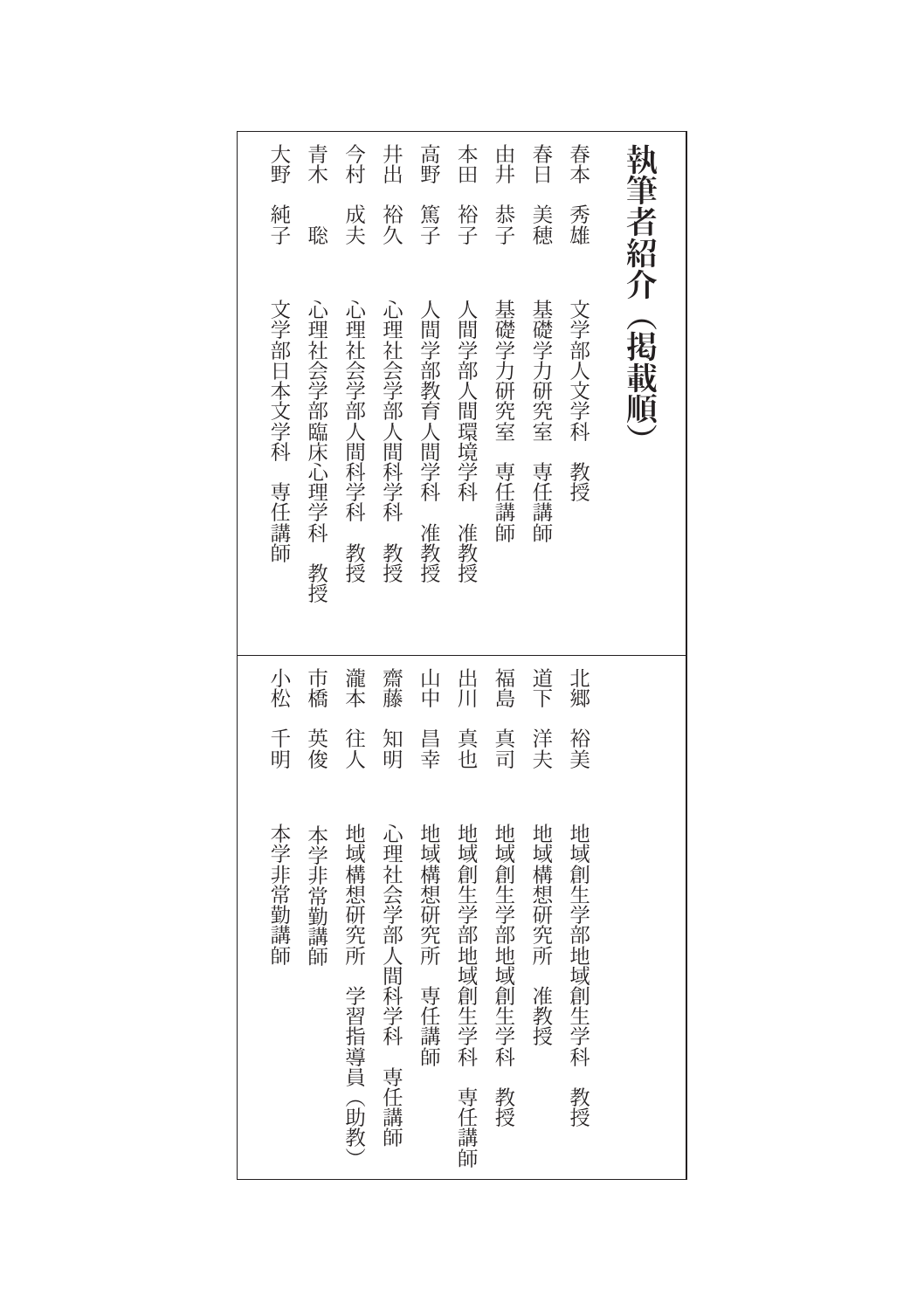## **UNIVERSITY TAISHO OF MEMOIRS (TAISHO DAIGAKU KENKYUKIYO)**

Faculty of Buddhist Studies Faculty of Human Studies Faculty of Psychology and Sociology Faculty of Literature Faculty of Communication and Culture Faculty of Regional Development

## No.105 March 2020 **CONTENTS**

| HARUMOTO Hideo<br>A Study of $\lceil \text{ling} \rfloor$ ( $\lceil \varphi \rfloor$ ) and $\lceil \text{h\'e} \rfloor$ ( $\lceil \varphi \rfloor$ ) in $\lceil \varphi \rfloor$ and $\lceil \varphi \rfloor$ and $\lceil \varphi \rfloor$ and $\lceil \varphi \rfloor$ and $\lceil \varphi \rfloor$ and $\lceil \varphi \rfloor$ and $\lceil \varphi \rfloor$ and $\lceil \varphi \rfloor$ and $\lceil \varphi \rfloor$ and |  |
|------------------------------------------------------------------------------------------------------------------------------------------------------------------------------------------------------------------------------------------------------------------------------------------------------------------------------------------------------------------------------------------------------------------------------|--|
| KASUGA Miho<br>Godan no Mizuhou in the 'Sakaki' volume of 'The Tale of Genji': Exploring the Possibility of the Appearance of                                                                                                                                                                                                                                                                                                |  |
| YUI Kyoko                                                                                                                                                                                                                                                                                                                                                                                                                    |  |
| HONDA Yuko<br>Research on Residents' Consciousness regarding Community Design based on<br>"Symbiosis with Oriental White Stork"                                                                                                                                                                                                                                                                                              |  |
| TAKANO Atsuko<br>Current Conditions and Agendas for the "Community School": the Case of a Kanagawa Public High School  (114)                                                                                                                                                                                                                                                                                                 |  |
| IDE Hirohisa                                                                                                                                                                                                                                                                                                                                                                                                                 |  |
| IMAMURA Shigeo                                                                                                                                                                                                                                                                                                                                                                                                               |  |
| AOKI Akira<br>Survey of Visitation and Child Support in Japan (2008) (2008) (2008) (2008) (2008) (2008) (2008) (2008) (2008)                                                                                                                                                                                                                                                                                                 |  |
| OHNO Junko                                                                                                                                                                                                                                                                                                                                                                                                                   |  |
| KITAGO Hiromi<br>Succession of the Philosophy and the Possibility of Innovation on the Generational Change of Community FM                                                                                                                                                                                                                                                                                                   |  |
| MICHISHITA Hiroo, FUKUSHIMA Shinji, DEGAWA Shinya,<br>YAMANAKA Masayuki, SAITO Tomoaki, TAKIMOTO Yukito<br>Assessment of an Off-site Regional Study Program for Community Development (222)                                                                                                                                                                                                                                  |  |
| ICHIHASHI Hidetoshi                                                                                                                                                                                                                                                                                                                                                                                                          |  |
| KOMATSU Chiaki<br>Extended Uses of the Nomizalizing Suffix -ness in English<br>-A Study Based on Corpus Data-<br>32)                                                                                                                                                                                                                                                                                                         |  |